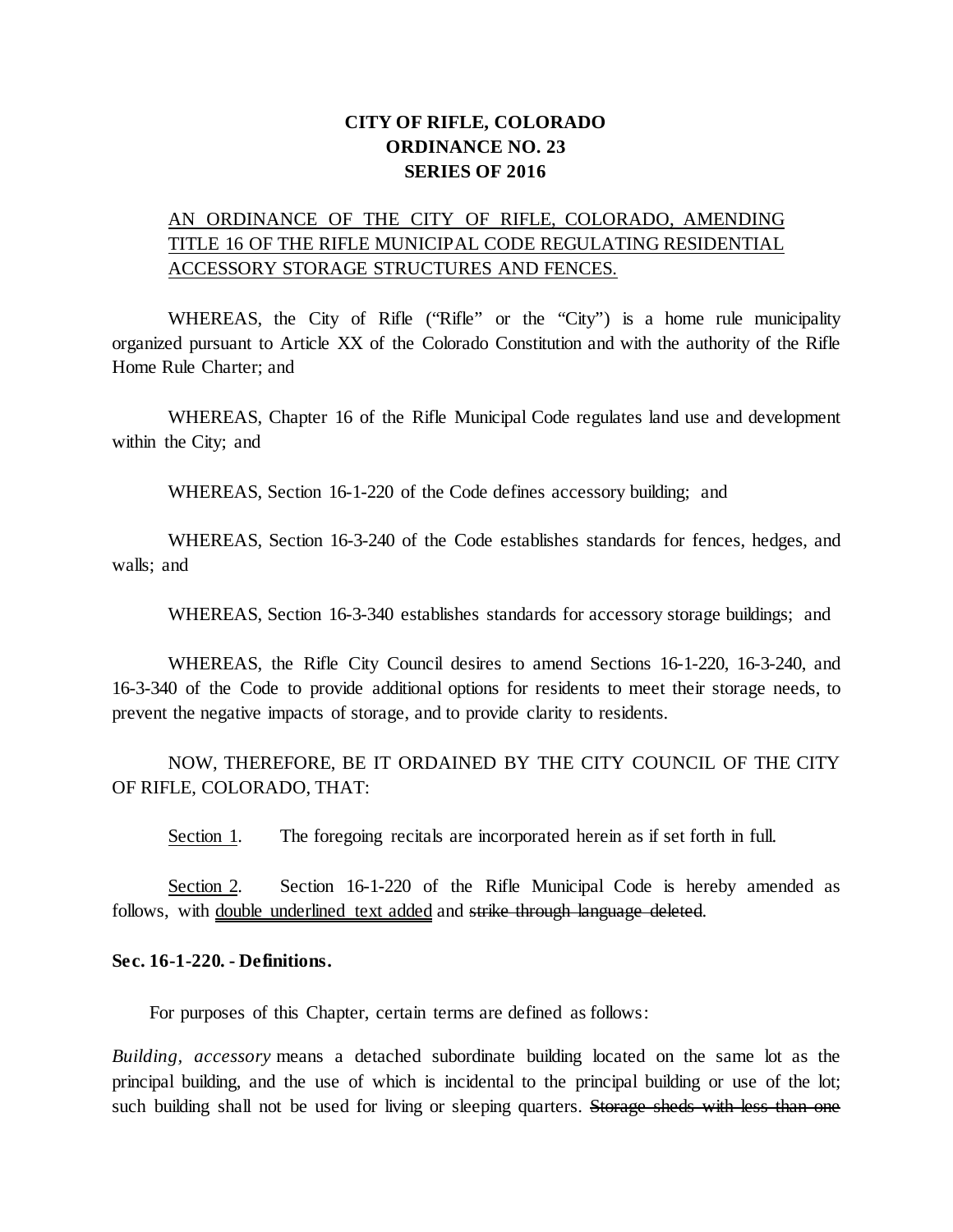City of Rifle, Colorado Ordinance No. 23, Series of 2016 Page 2 of 4

hundred twenty (120) square feet of floor space shall not be considered accessory buildings for the purposes of complying with side and rear yard setback requirements, although compliance with [Section 16-3-450\(f](https://www.municode.com/library/co/rifle/codes/charter_and_municipal_code?nodeId=CH16LAUSDE_ARTIIIZO_DIV4COINZODI_S16-3-450ADRECOINDI)) of this Chapter is required.

Section 3. Section 16-3-240 of the Rifle Municipal Code is hereby amended as follows, with double underlined text added and strike through language deleted.

### **Sec. 16-3-240. - Fences, hedges and walls.**

All fences, hedges and walls may be permitted in the required yards of any district subject to the following conditions and requirements.

\*\*\*\*

(8) No fence located within the front yard setback area shall exceed forty-eight (48) inches in height above the elevation of the curb. The maximum height of a fence in a front yard setback is four feet. For properties with an elevated front yard that causes a four-foot fence to rise higher than four feet above the elevation of the curb, fences of a non-opaque material such as chain link, wire, or other material that preserves views, shall be installed.

Section 4. Section 16-3-340 of the Rifle Municipal Code is hereby amended as follows, with double underlined text added and strike through language deleted.

### **Sec. 16-3-340. – Additional requirements for residential districts.**

\*\*\*\*

(f) No accessory buildings or storage sheds of any size shall be permitted in the front yard setback. On lots where the principal use is a residence, accessory buildings to each residential uses shall be placed no closer than five (5) feet from a rear yard lot line and five (5) feet from a side yard lot line; and in no case shall an accessory building on a permanent foundation be placed over an easement. Accessory buildings, including garages, sheds, carports, and pole barns and similar structures shall be allowed only as provided in this Section.

### 1) Conex boxes, shipping containers, and similar structures are not permitted.

2) Structures less than 200 square feet: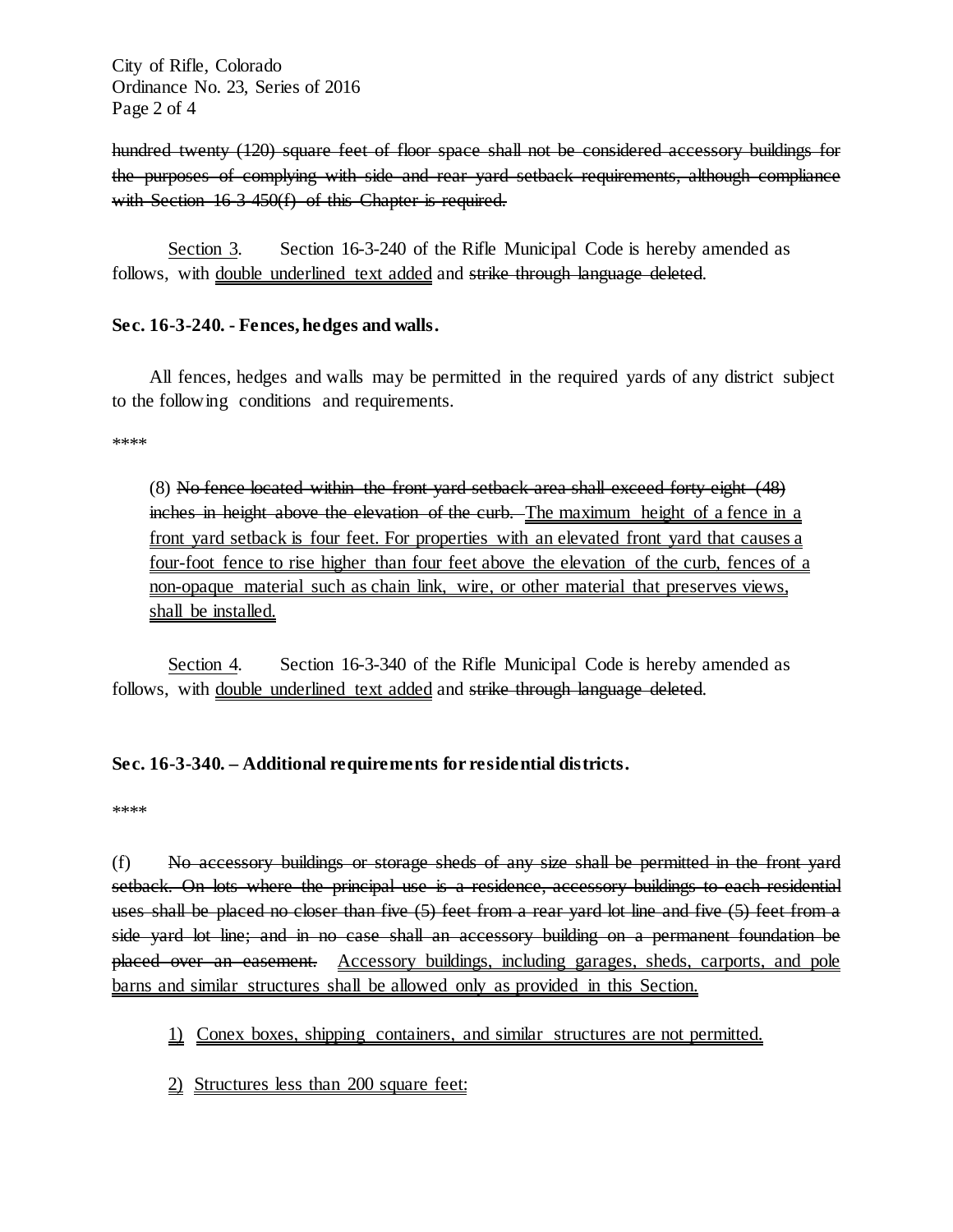City of Rifle, Colorado Ordinance No. 23, Series of 2016 Page 3 of 4

- a. No building permit required.
- b. Any façade is permitted.
- c. Maximum height 10 feet.
- d. Front yard setback 20 feet.
- e. Side and rear yard setback none.

3) Accessory buildings are permitted between 200 and 720 square feet, and may be considered for a Conditional Use Permit up to 1,000 square feet, with the following standards:

- a. Any façade is permitted.
- b. Maximum height  $-10$  feet.
- c. Side and rear yard setback 5 feet.
- d. Front yard setback 20 feet.
- e. Multiple accessory structures may be permitted on a property, but cumulative square footage shall not exceed the amounts stated above.

4) Flexibility for structures with a residential character. Accessory buildings may exceed the standards in sub-section 16-3-340(f)(3) and instead follow the standards for primary residential dwellings, including size, setbacks, and height, if the facades of the structure are consistent with those of a typical residential dwelling. This includes façade materials other than metal, colors, windows, non-reflective roofs, and other architectural components. The Planning Director, at his or her discretion, may require the applicant to apply for a Conditional Use Permit if the residential character is in question or if impacts on neighbors or the community are anticipated.

5) Accessory buildings that combine a garage and an accessory residential use shall meet the Accessory Dwelling Unit (ADU) requirements in Section 16-3-60.

6) A storage structure shall only be established on a site concurrent with or after the primary residence has been established.

INTRODUCED on October 19, 2016, read by title, passed on first reading, and ordered published as required by the Charter.